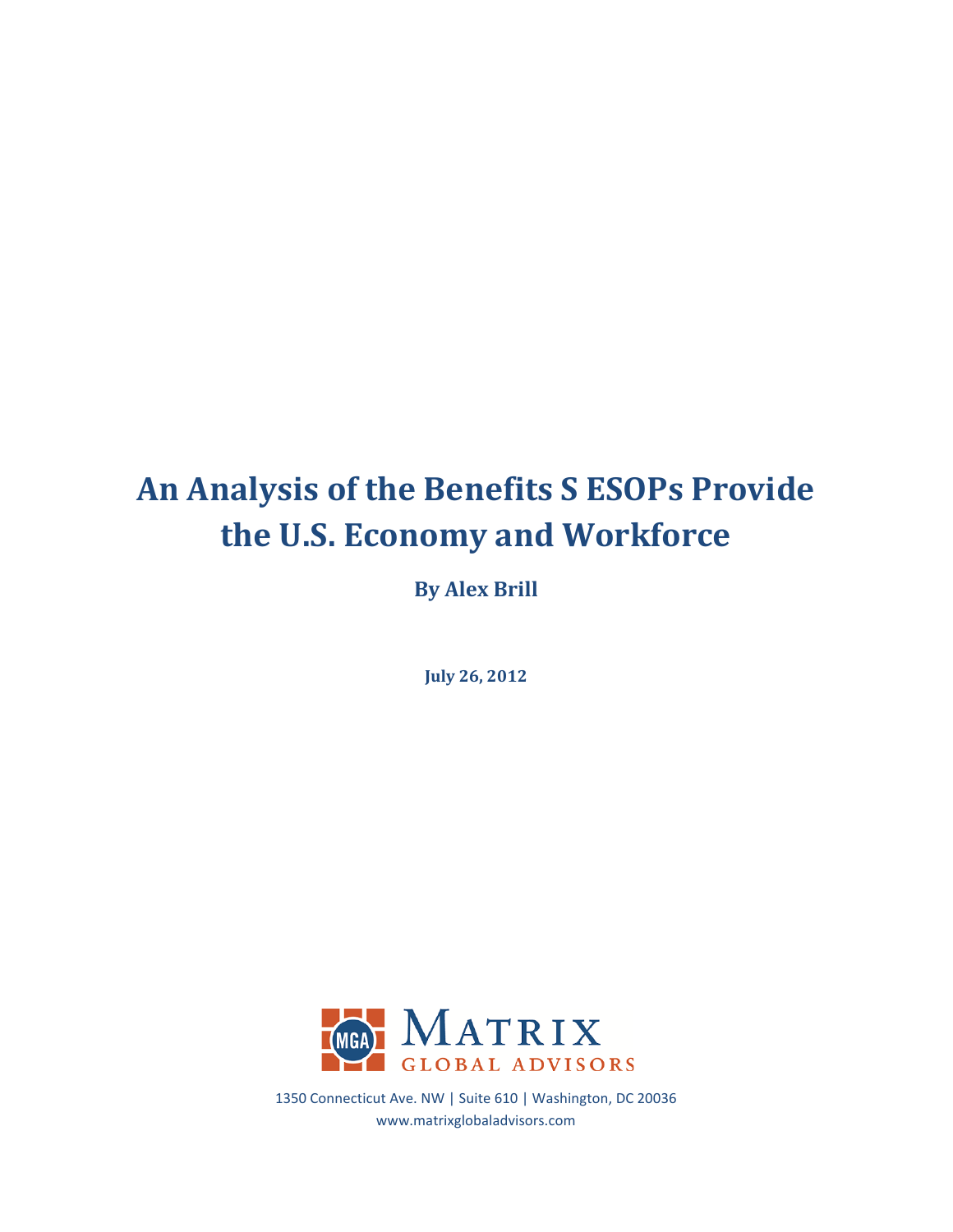# **Executive Summary**

Policymakers' interest in tax reform has increased dramatically in recent years as a consensus on broadening the tax base and lowering marginal tax rates has emerged. As such base broadening would necessitate curbing or eliminating certain tax expenditures, this paper examines the economic impact of the preferential tax treatment of employee stock ownership plans (ESOPs). Through a comprehensive literature review as well as a new analysis of ESOPs sponsored by S corporations (S ESOPs), this paper demonstrates how ESOPs—and in particular S ESOPs—contribute positively to job creation in the U.S. economy by promoting employee commitment.

The existing academic literature confirms that the level of employee commitment is an important driver of firms' productivity, growth, and job stability. ESOPs have been shown to facilitate firm performance and job stability in large part because they foster loyalty to the company among employees. This evidence of the connection between worker loyalty and firm performance begs the question: how can companies foster employee commitment? One answer is through employee ownership, and one proven way of successfully establishing employee ownership of firms has been through S ESOPs, which are often 100 percent employee owned. S ESOPs foster a workplace culture of participation and commitment. Previous research has shown that, by facilitating employee ownership of firms, S ESOPs can lead to higher wages, greater job stability, and higher retirement plan contributions.

This paper presents original analysis of both a proprietary survey of S ESOPs and Department of Labor (DOL) data on S ESOPs. The key findings of this analysis include the following:

- A survey of members of the Employee-Owned S Corporations of America (ESCA) demonstrates that S ESOPs showed more employment growth in the prerecession period of the previous decade than private U.S. firms generally.
- The surveyed ESCA members regained momentum more quickly after the recession than private firms.
- On net, employment among the surveyed firms increased over 60 percent during 2001– 2011, compared to roughly no change in total private, nonfarm employment in the United States during the same period.
- DOL data show that the number of S ESOPs and the number of S ESOP active participants have each more than doubled since 2002.
- Active participation among S ESOPs that have existed since 2002 is also up. In particular, in 2007, when the recession hit, private U.S. employment took a dramatic downward turn while active participants among this subset of S ESOPs actually increased.
- Many S ESOPs are in the manufacturing industry, where employment has been trending downward in the United States for the last decade. Compared to U.S. manufacturing employment generally, the S ESOP structure has buffered S ESOP manufacturing firms.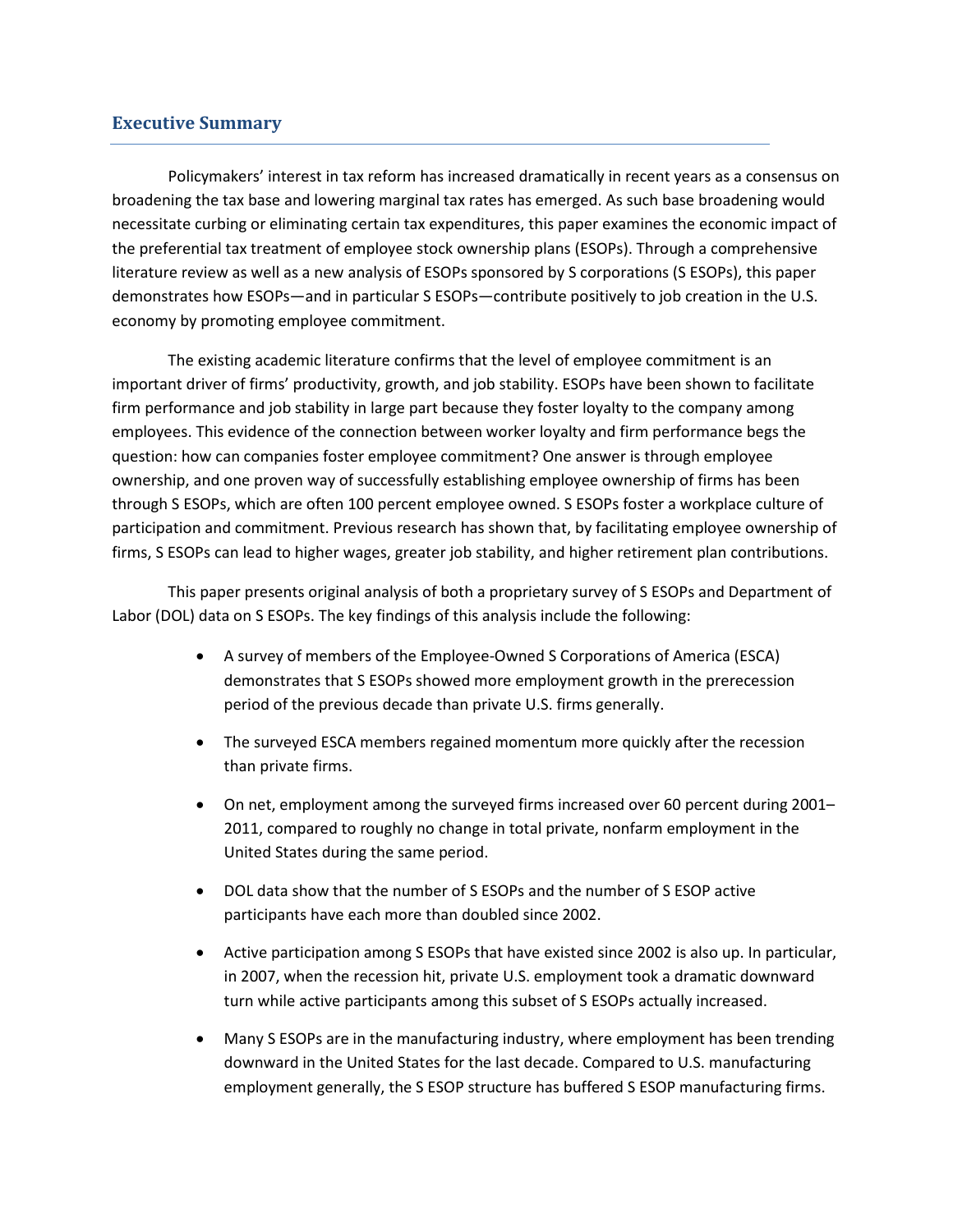# **Introduction**

Tax reform has come to the forefront among policymakers, as evidenced by the recent Simpson-Bowles Commission, President Obama's recent framework on corporate tax reform, proposals by Republican presidential candidate Mitt Romney to reduce statutory tax rates, and a series of important tax reform hearings held by both House Ways and Means Committee Chairman Dave Camp and Senate Finance Committee Chairman Max Baucus. Lawmakers in both parties have been considering eliminating or curtailing preferential treatments in the tax code.<sup>[1](#page-2-0)</sup> Gone from the current tax reform debate, except among academics, are questions about the merits of various consumption tax alternatives. Instead, lawmakers are seeking opportunities within the income tax structure to lower statutory tax rates, remove distortions, and possibly reduce the deficit.

Given this attention on and emerging framework for tax reform, and in light of the sluggish pace of the economy's recovery, it is appropriate for policymakers to examine carefully the economic effects of existing tax expenditures on the U.S. economy and, by extension, the economic consequences of preserving, reforming, or eliminating them.<sup>[2](#page-2-1)</sup>

The recent recession was the worst the United States has experienced since the Great Depression, and the economy remains stunted relative to prerecession measures of economic performance. Experts across the political spectrum recognize that the current tax code is an impediment to economic growth. The narrowing of the tax base that has occurred in the last twenty-five years through the proliferation of tax credits, deductions, and exclusions has yielded a system that adversely distorts economic decisions and discourages investment and risk taking. Yet, many tax expenditures are appropriate and effective tools for promoting economic growth or addressing negative externalities. With this in mind, this paper examines the economic impact of the preferential tax treatment of employee stock ownership plans (ESOPs).

An ESOP is a tax-exempt defined contribution retirement plan comprising shares of a company's stock held on behalf of the company's employees. In other words, ESOPs facilitate employee ownership. Since 1998, the law has allowed ESOPs to be sponsored by S corporations. These corporations are not publicly traded and generally have a much more meaningful percentage of ownership belonging to the ESOP—in many cases 100 percent. S ESOPs have represented the fastest-growing employee-ownership structure since the structure became available and are now the most prevalent form of ESOP. As this paper demonstrates, firms that employ S ESOPs have been shown to outperform other companies by several measures.

This paper begins by establishing a basis in the academic literature for the link between employee commitment, firm performance, and employee ownership. For example, one way an ESOP enhances a firm's performance is by fostering commitment to the firm among its workers by allowing

<span id="page-2-1"></span><span id="page-2-0"></span><sup>&</sup>lt;sup>1</sup> See, for example, Smith 2012 and Calmes 2012.<br><sup>2</sup> For a more thorough discussion of the economic opportunities presented by income tax reform, see Brill and Viard 2011.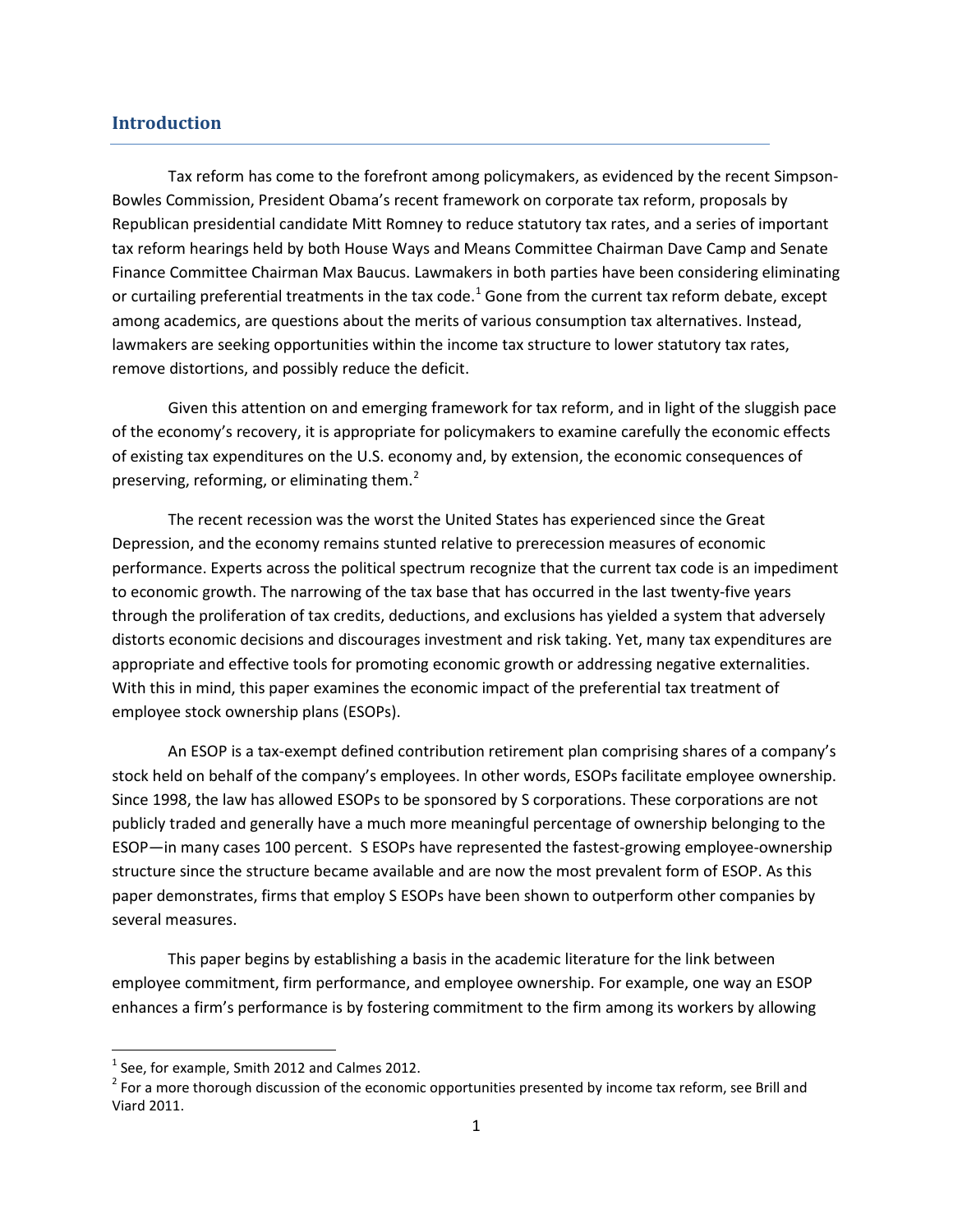them to participate in ownership of the company (Freeman 2007). The paper then looks specifically at the performance of firms that maintain ESOPs, reviewing the existing literature on ESOPs and the benefits they provide to employees, firms, and the broader economy.

The second half of the paper presents a new analysis of employment among S ESOPs firms, examining whether employment levels among S ESOPs fared better than the overall private-sector U.S. labor market during the recent recession. It does so by comparing trends in participation in S ESOPs from 2002 to 2009 with U.S. labor market trends during the same period. This analysis draws on data from the Department of Labor and the Bureau of Labor Statistics, as well as data from a private survey of S ESOPs.

# **Part I: Literature Review**

## *Employee Commitment and Firm Performance*

The academic literature on employee commitment—"the psychological attachment of workers to their workplaces" (Becker et al. 1996)—is extensive. Essential to understanding the link between employee commitment and firm performance is determining whether employee commitment facilitates firm performance, or vice versa. In other words, are employees committed to a firm because it is successful, or does a firm succeed because its employees are committed? Research points to the latter.

Employee commitment has been found to be a driver of job satisfaction, motivation, and attendance (Becker et al. 1996), and human resource management scholar Daniel Koys (2001) finds that positive employee attitudes and behaviors lead to positive business outcomes (i.e., profitability and customer satisfaction). "Specifically, [Koy's findings] imply that organizational citizenship behavior influences profitability and employee satisfaction influences customer satisfaction" (p. 112).

*Employee commitment has been found to be a driver of job satisfaction, motivation, and attendance.*

Other studies have shown that loyal employees work with greater efficiency than uncommitted workers. For example, economist Francis Green (2008) finds that loyal employees do not require as much supervision. Green writes that "it therefore profits employers to allow employees some leeway in their jobs. But . . . leeway permits self-interested employees to take advantage and work less hard. Autonomy can be more effectively granted, therefore, to those workers who are less likely to behave opportunistically—that is, those whose preferences are to identify with the company's objectives, share its values and to show loyalty" (p. 3).

In addition, firms with loyal employees incur fewer expenses because turnover is low. Mathieu and Zajac (1990) and Meyer et al. (2002) confirm that organizational commitment among employees is negatively correlated with turnover, meaning that turnover is low among employees committed to the company for which they work.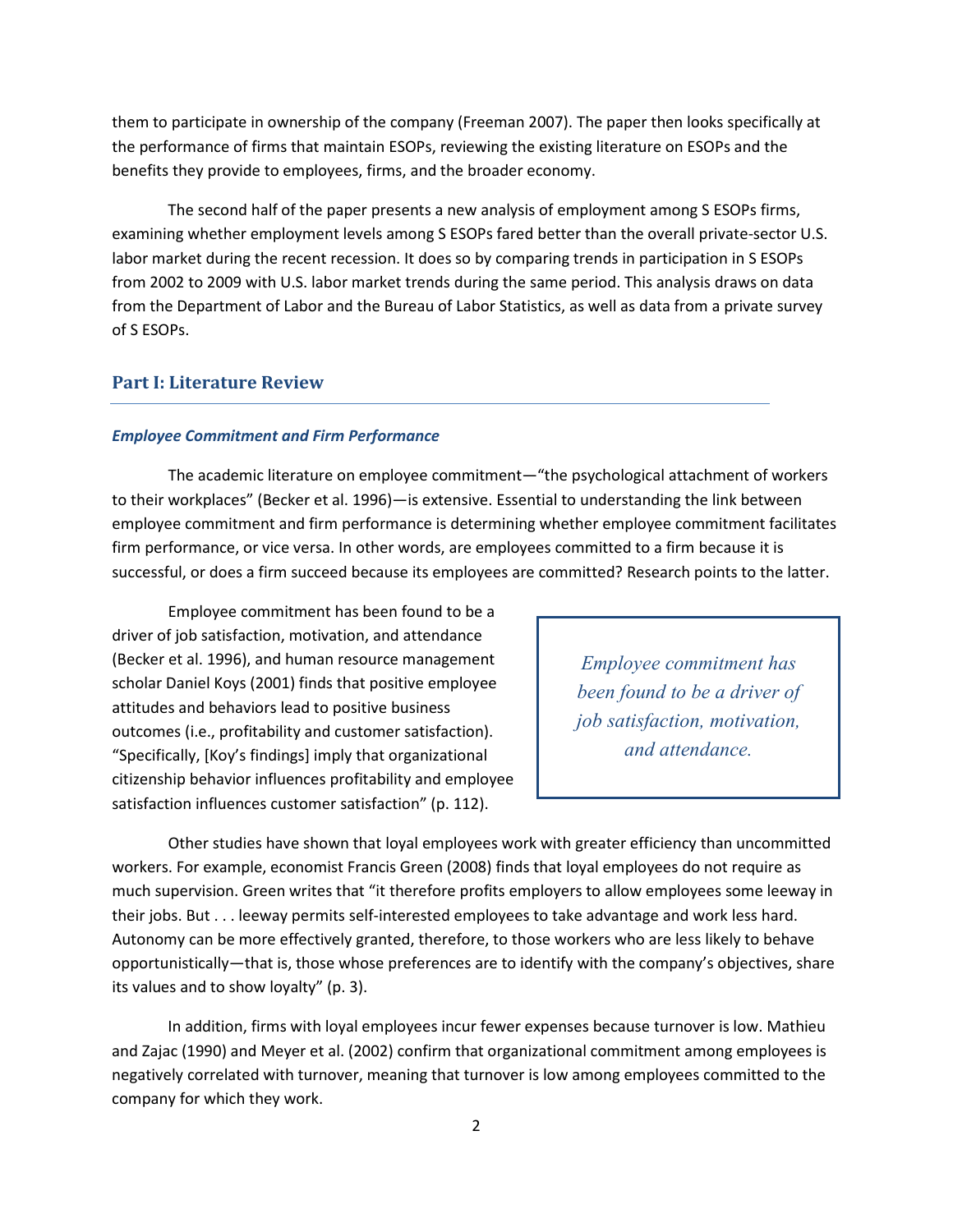Brown et al. (2011) examine the effect employee attachment has on workplace performance and find that "in so far as employees who exhibit commitment and loyalty towards their employer may have interests which are aligned with those of their employer, the agency costs often associated with the employee-employer relationship are reduced" (p. 3). These positive effects of employee commitment, including worker efficiency and lower operations costs, lead to increased profitability, which in turn allows companies to grow at a faster rate because they can invest more, hire more workers, and increase output.

## *Fostering Employee Commitment*

Given the causative relationship between employee commitment and firm performance, it is clearly in a firm's interest to cultivate commitment to the firm among employees, thereby promoting positive worker attitudes and behaviors. This connection is not lost on managers—a common means of promoting commitment to a firm is providing financial incentives, of which two popular methods have been cash bonuses and stock options.

Cash bonuses, however, are often not consistent and do not necessarily reflect how well the company is performing as a whole. They provide a relatively weak incentive to employees to make sure

*Employee commitment leads to increased profitability, which in turn allows companies to grow at a faster rate because they can invest more, hire more workers, and increase output.*

the company thrives. In addition, lower-income workers, who are by necessity more risk averse than those with higher incomes, can find the uncertainty associated with cash bonuses unhelpful for financialplanning purposes.

Stock options—the other popular financial incentive to promote loyalty among employees—use company stock as a financial reward for employees. However, stock options are usually given only to those in positions of management. In addition, according to

Akerlof and Kranton (2005), stock options create incentives that are not necessarily targeted at the good of the firm as a whole.

A broader and more comprehensive means of facilitating employee commitment is through employee ownership of a firm. Employee-owners are interested in overall profitability, not simply stock prices. Akerlof and Kranton (2005) find that identity is key to motivating workers and enhancing employee commitment, and employee ownership can help achieve this goal by tying employees' identities to the firm as owners. According to Pierce, Kostova, and Dirks (2001), "Feelings of responsibility include a responsibility to invest time and energy to advance the cause of the organization—to be protective, caring, and nurturing. When an employee's sense of self is closely linked to the organization, as in the case of psychological ownership, a desire to maintain, protect, or enhance that identity results in an enhanced sense of responsibility for work outputs" (p. 303).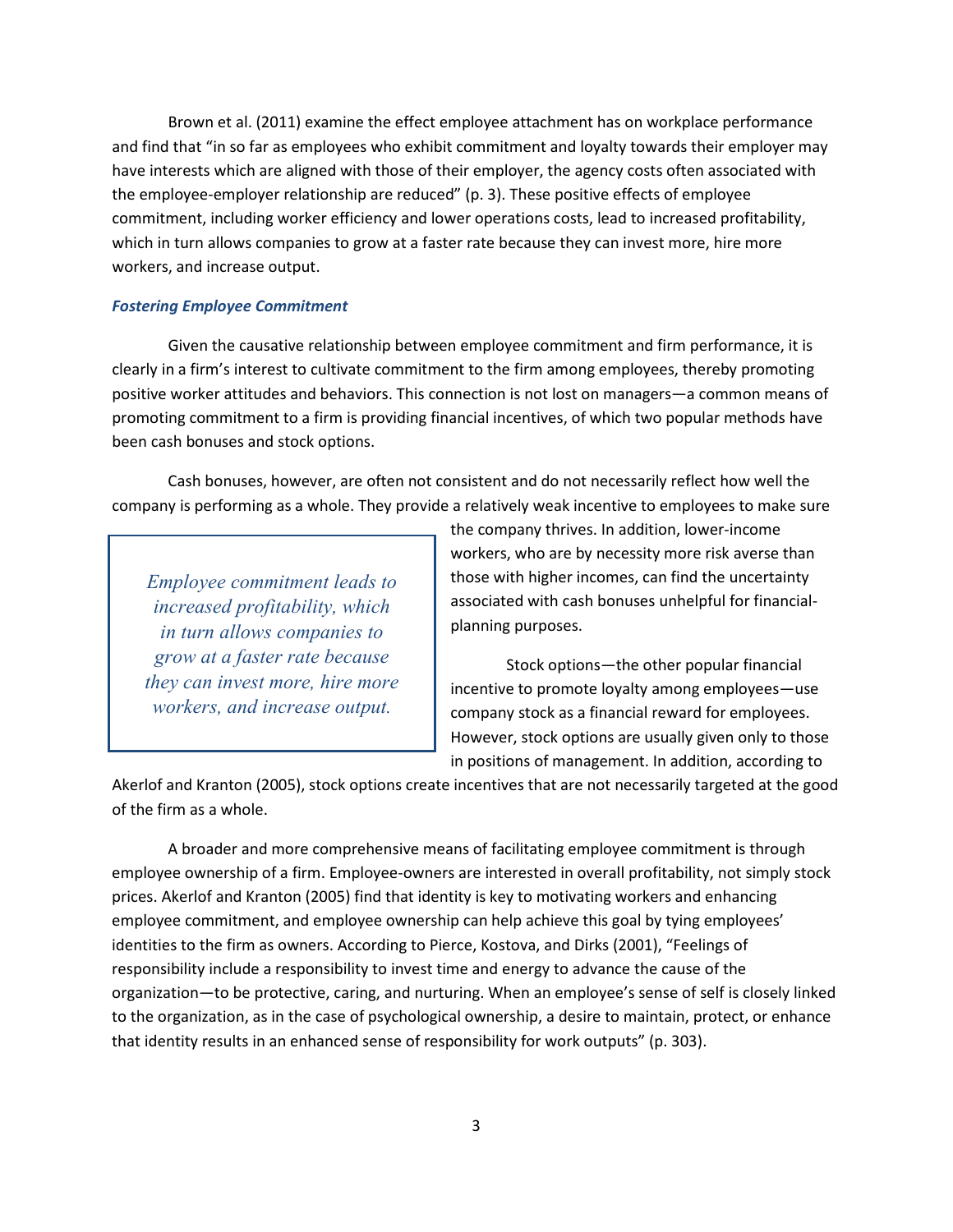#### *Employee Stock Ownership Plans*

One proven way of successfully establishing employee ownership of firms has been through employee stock ownership plans (ESOPs), particularly those sponsored by S corporations. ESOPs represent the most prevalent form of employee ownership in the United States (NCEO 2012a). The structure was originally established to promote employee ownership and retirement savings in the Employee Retirement Income Security Act of 1974. In the late 1990s, Congress decided to begin allowing S corporations, which are taxed only at the shareholder level like other pass-through entities, to sponsor ESOPs. Since that time, S ESOPs have become the

most popular form of ESOP.

Like a 401(k), an ESOP is a defined contribution retirement plan, but an ESOP is generally company funded and invests primarily in company stock. Like 401(k) contributions, contributions to an ESOP are tax exempt. In addition, loans ESOP firms take out to purchase company stock, as well as interest on the loans, are exempt from taxation (Ivanov and Zaima 2011).

*By facilitating employee ownership of firms, ESOPs have been shown to lead to higher wages, wage growth, job stability, and higher retirement plan contributions.*

For employee ownership to promote diligence and loyalty among employees, and in turn yield positive outcomes for firms, employees must have not only a share of their firm's ownership but also a high level of employee engagement (NCEO 2012b). Given this, it is not surprising that S ESOPS often have 100 percent ownership of firms and promote a workplace culture centered around employee ownership. The result, as described below, is that S ESOPs provide benefits to the firm, the worker, and the broader economy.

### *Existing Evidence on the Benefits of ESOPs*

By facilitating employee ownership of firms, ESOPs have been shown to lead to higher wages, wage growth, job stability, and higher retirement plan contributions, among other positive outcomes. NCEO has compiled a number of studies of the various benefits ESOPs yield for firms and employeeowners alike, concluding, "Researchers now agree that 'the case is closed' on employee ownership and corporate performance. Findings this consistent are very unusual. We can say with certainty that when ownership and participative management are combined, substantial gains result" (NCEO 2012b).

Among the studies NCEO cites on ESOPs and their effect on corporate performance is a study conducted by Douglas Kruse and Joseph Blasi in 2000. Kruse and Blasi find that ESOP companies enjoy greater longevity as well as 2.3–2.4 percent higher sales, employment, and sales per employee annually than would otherwise have been anticipated (NCEO 2012b).

Kruse, an economist at Rutgers University, has done extensive work on ESOPs and employee ownership generally. Reviewing over thirty other studies on employee ownership, Kruse (2002) finds that "productivity improves by an extra 4–5% on average in the year an ESOP is adopted, and the higher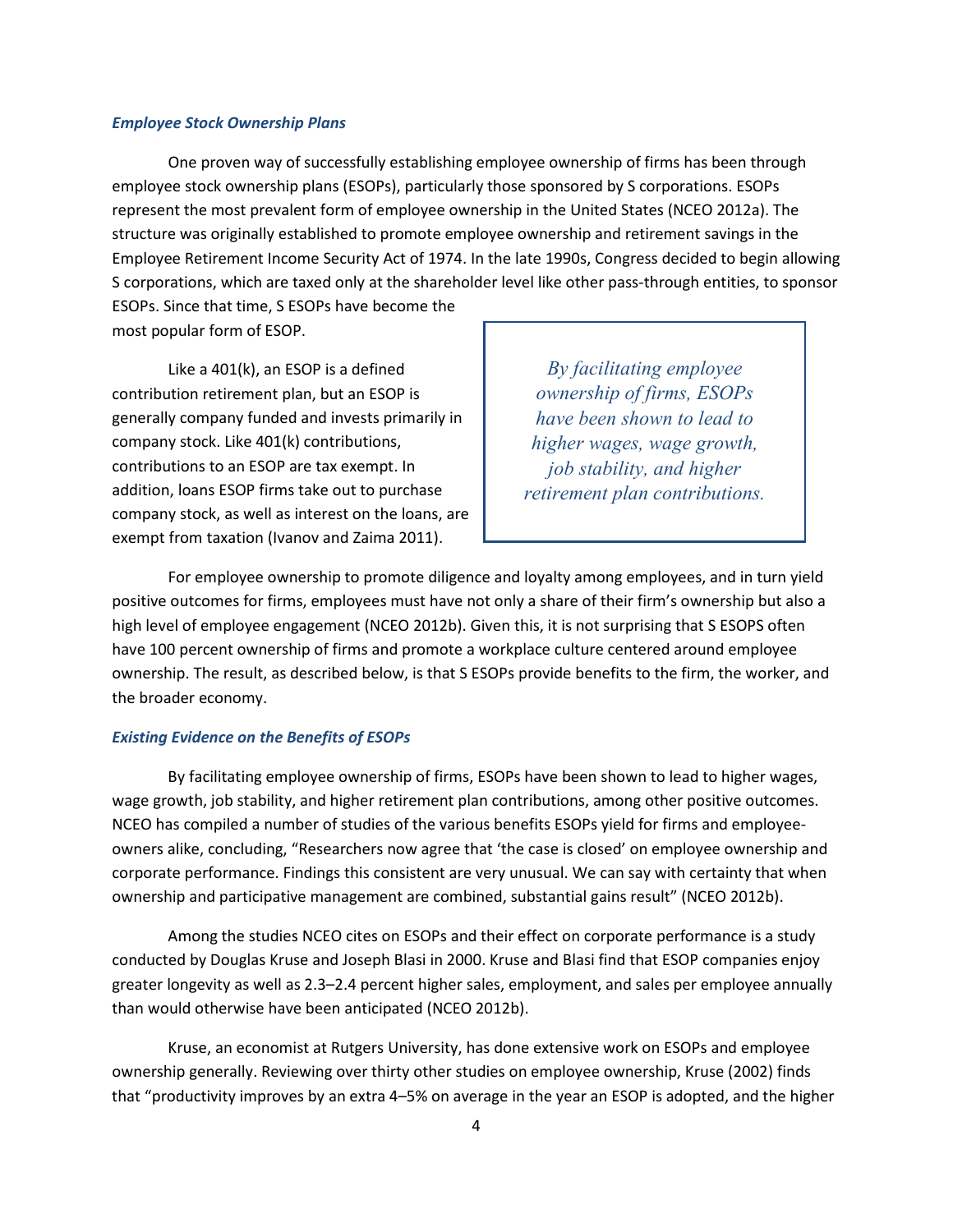productivity level is maintained in subsequent years. This one-time jump is more than twice the average annual productivity growth of the U.S. economy over the past 20 years."

Kruse and colleagues also find that employee ownership enhances firm and possibly employment level stability (Blair, Kruse, and Blasi 2000). And in yet another study, Kruse and coauthors confirm a higher survival rate among ESOP companies compared to non-ESOP companies (Park, Kruse, and Sesil 2004). In addition, Ivanov and Zaima (2011) find that adopting an ESOP adds value to a firm because the ESOP decreases the cost of both equity and debt capital for the company as well as the weighted average cost of capital.

Swagel and Carroll (2010) assess how S ESOPs in particular weathered the recent recession. The authors confirm that S ESOPs in 2008 fared better compared to other companies in terms of job creation, revenue growth, and retirement contributions. "S-ESOP firms were resilient employers in 2008, with employment growing by 1.9 percent among surveyed S-ESOP firms even as it fell by nearly 3 percent in the overall U.S. private sector." In addition, the authors find that employees of S ESOP firms enjoyed higher wages during the recession than employees of other companies.

In another analysis of S ESOPs, Freeman and Knoll (2008) quantify the financial gains to firms and employees of S ESOPs. Specifically, they estimate that S ESOPs yield \$33 billion in productivity gains yearly and are responsible for \$14 billion in annual equity contributions. In addition, the authors note that the benefits owing to S ESOPs extend to the economy at large, given the increases in productivity and sales S ESOPs induce.

# **Part II: Analysis of S ESOP Participation and Employment**

#### *Measuring S ESOP Growth*

As the previous section established, S ESOPs contribute to economic growth in positive and significant ways. In this section, I use data from the last decade to look at trends in S ESOP participation and employment before and during the recent recession. The time period in this analysis, which begins

shortly after Congress allowed S corporations to sponsor ESOPs, highlights the economic benefits of the S ESOP structure.

Using data on S ESOPs and employment drawn from several sources, the analysis presented here demonstrates (1) the popularity and success of S ESOPs generally, (2) the growth in employment among S ESOPs, and (3) the contrast between the

*S ESOP firms fare better than non–S ESOP companies across multiple comparisons.*

relative health of S ESOP employment levels during the recent recession with the national employment picture during the same period.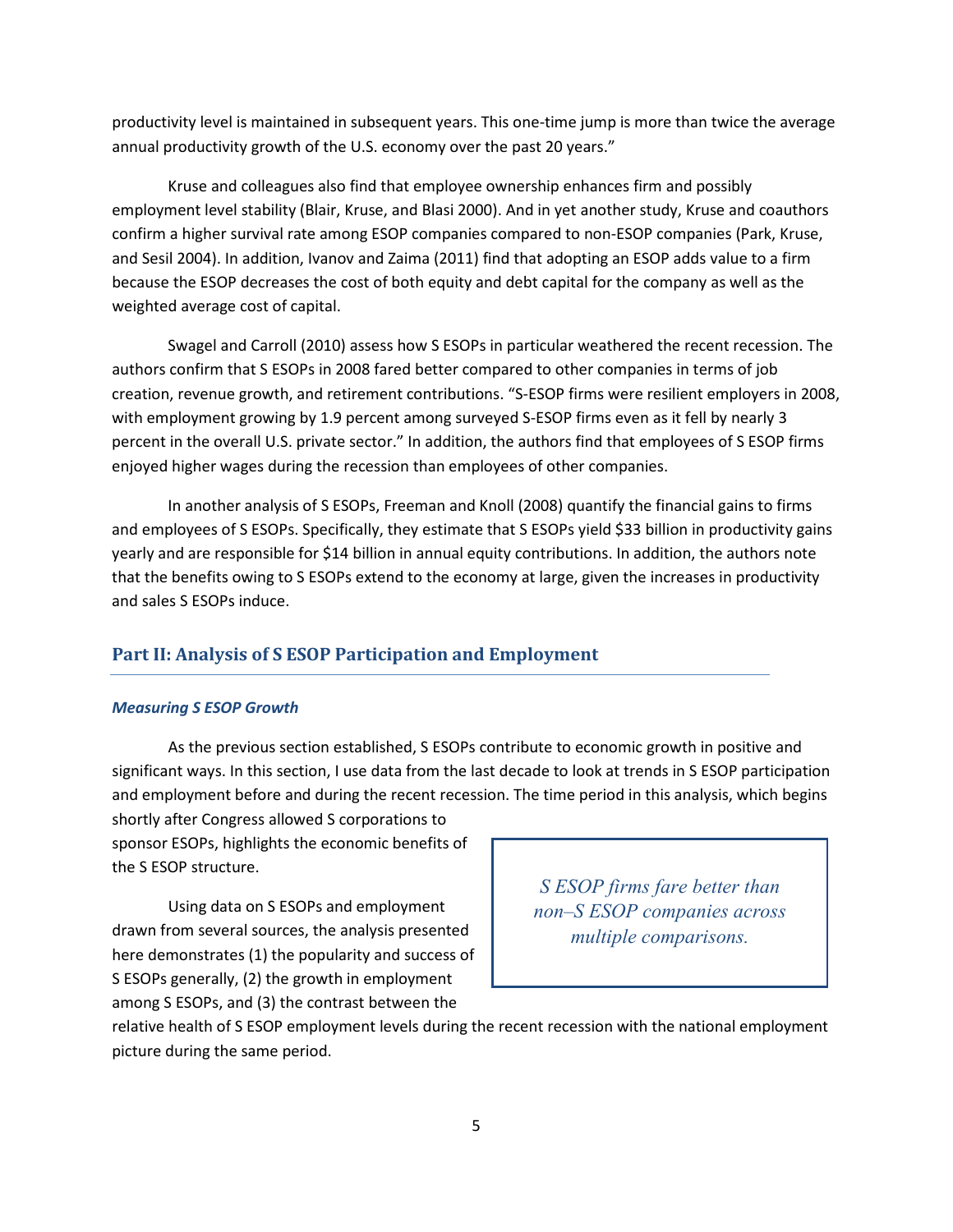This section first examines employment trends among a sample of surveyed S ESOPs. Next, I broaden the focus to include growth trends among S ESOPs throughout the United States. This allows for comparisons of S ESOP data with employment data for private U.S. firms generally. S ESOP firms are shown to fare better than non–S ESOP companies across multiple comparisons.

## *Employee-Owned S Corporations of America (ESCA) Survey*

For this portion of the analysis, I conducted a survey in 2012 in which I asked S ESOP firms that are members of ESCA to provide their annual employment levels over the last decade. This survey yielded a sample of 56 firms out of the organization's roughly 120 members. The sample includes small, midsized, and large firms in a variety of industries, with employee totals ranging from under 50 to over 7,000. In 2011, 29 percent of the workers were employed in manufacturing; 23 percent in professional, scientific, and technical services; and 18 percent in wholesale trade. As of the end of 2011, all 56 firms combined had a total of nearly 70,000 employees spanning 22 states.

As Chart 1 shows, for the period 2006–2011, compared to employment among private U.S. firms, S ESOPs showed more growth in the pre-recession period. In addition, despite a dip in employment for the surveyed S ESOP firms during the recession, these companies regained momentum more quickly after the recession than non–S ESOP firms.



Source: BLS and ESCA member survey.

On net, employment among the surveyed firms increased over 60 percent during 2001–2011, compared to roughly no change in total private nonfarm employment in the United States during the same period. While this survey did not capture job loss arising from firms that shut down during this period, the magnitude of the performance of the surveyed firms is significantly greater than the lackluster performance of the aggregate U.S. labor market.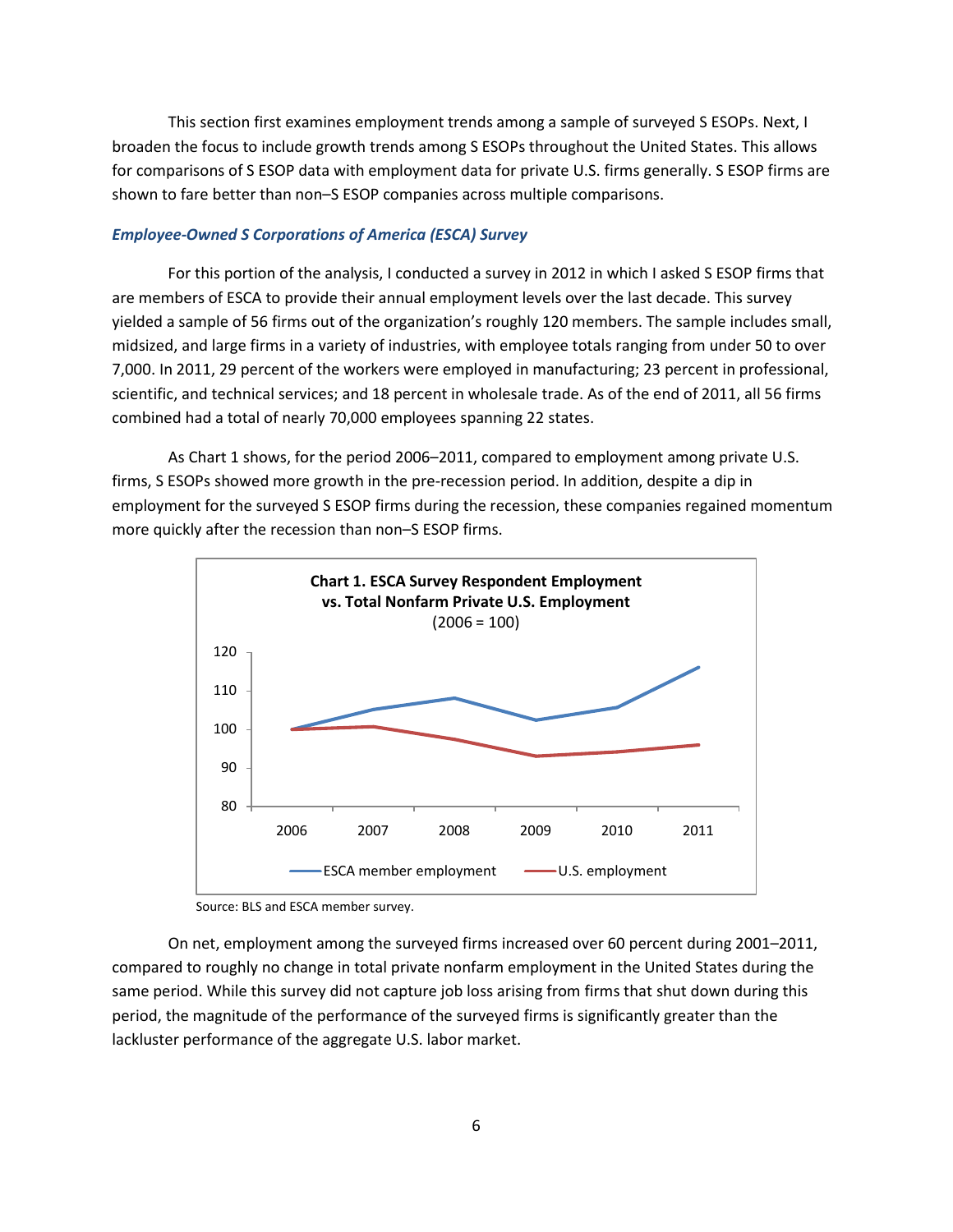#### *National Analysis: Data and Methodology*

The primary source for the national analysis is the Department of Labor (DOL), which makes companies' annual Form 5500 filings publicly available.<sup>[3](#page-8-0)</sup> Form 5500 requires companies to disclose information about their employee benefit plans, such as the type of retirement plan they offer, including whether the retirement plan is an S ESOP. Other information includes total active participants in the plan, retired participants receiving benefits, and the sponsor's employer identification number (EIN) and NAICS code. For the analysis presented here, all non–S ESOP retirement plans in the Form 5500 data were excluded. To compare national S ESOP trends observed in the Form 5500 data to general U.S. labor market trends, the analysis employs Bureau of Labor Statistics (BLS) data on U.S. private employment.

DOL makes available unedited Form 5500 data for 1999–2011 for research purposes and provides summary analysis of the data through 2009 (DOL 2009 and 2012). The summary analysis, however, does not differentiate between S ESOPS and C corporation ESOPs. For the purpose of this analysis, I rely primarily on 2002–2009 DOL data. I first cleaned the unedited data by removing numerous duplicate records as well as a number of S ESOPs averaging fewer than 15 active participants because both types of observations are likely erroneous. Table 1 summarizes the data and the effects of removing duplicate and small S ESOPs.

|      | <b>Original Data</b> |              | <b>After Removing</b><br><b>Duplicates</b> |              |  | <b>After Removing Firms with</b><br>< 15 Active Participants |              |  |
|------|----------------------|--------------|--------------------------------------------|--------------|--|--------------------------------------------------------------|--------------|--|
|      | # of                 | # of Active  | # of                                       | # of Active  |  | # of                                                         | # of Active  |  |
|      | S ESOPS              | Participants | S ESOPS                                    | Participants |  | S ESOPS                                                      | Participants |  |
| 2002 | 2,674                | 261,870      | 2,038                                      | 197,936      |  | 1,111                                                        | 193,746      |  |
| 2003 | 3,160                | 388,912      | 2,446                                      | 271,024      |  | 1,510                                                        | 266,795      |  |
| 2004 | 3,185                | 394,703      | 2,439                                      | 299,268      |  | 1,672                                                        | 295,834      |  |
| 2005 | 2,970                | 464,373      | 2,256                                      | 374,509      |  | 1,806                                                        | 371,954      |  |
| 2006 | 3,105                | 526,416      | 2,385                                      | 418,159      |  | 2,030                                                        | 416,050      |  |
| 2007 | 3,224                | 550,444      | 2,602                                      | 426,935      |  | 2,231                                                        | 424,911      |  |
| 2008 | 2,662                | 427,866      | 2,524                                      | 408,234      |  | 2,214                                                        | 406,461      |  |
| 2009 | 2,862                | 478,766      | 2,722                                      | 461,502      |  | 2,452                                                        | 459,878      |  |

## **Table 1. Preparing Data for Analysis**

Source: DOL.

Because Form 5500 filings include total S ESOP plan participants but not actual employment numbers, the analysis assumes that the number of plan participants strongly correlates to the number of firm employees. To establish that active participation is a valid proxy for S ESOP employment, the ESCA survey results (described above) were correlated with each survey respondent's Form 5500 data. These data were shown to be highly correlated, with a correlation coefficient of 0.9. Chart 2 plots the

<span id="page-8-0"></span><sup>&</sup>lt;sup>3</sup> Form 5500 datasets are available at www.dol.gov/ebsa/foia/foia-5500.html.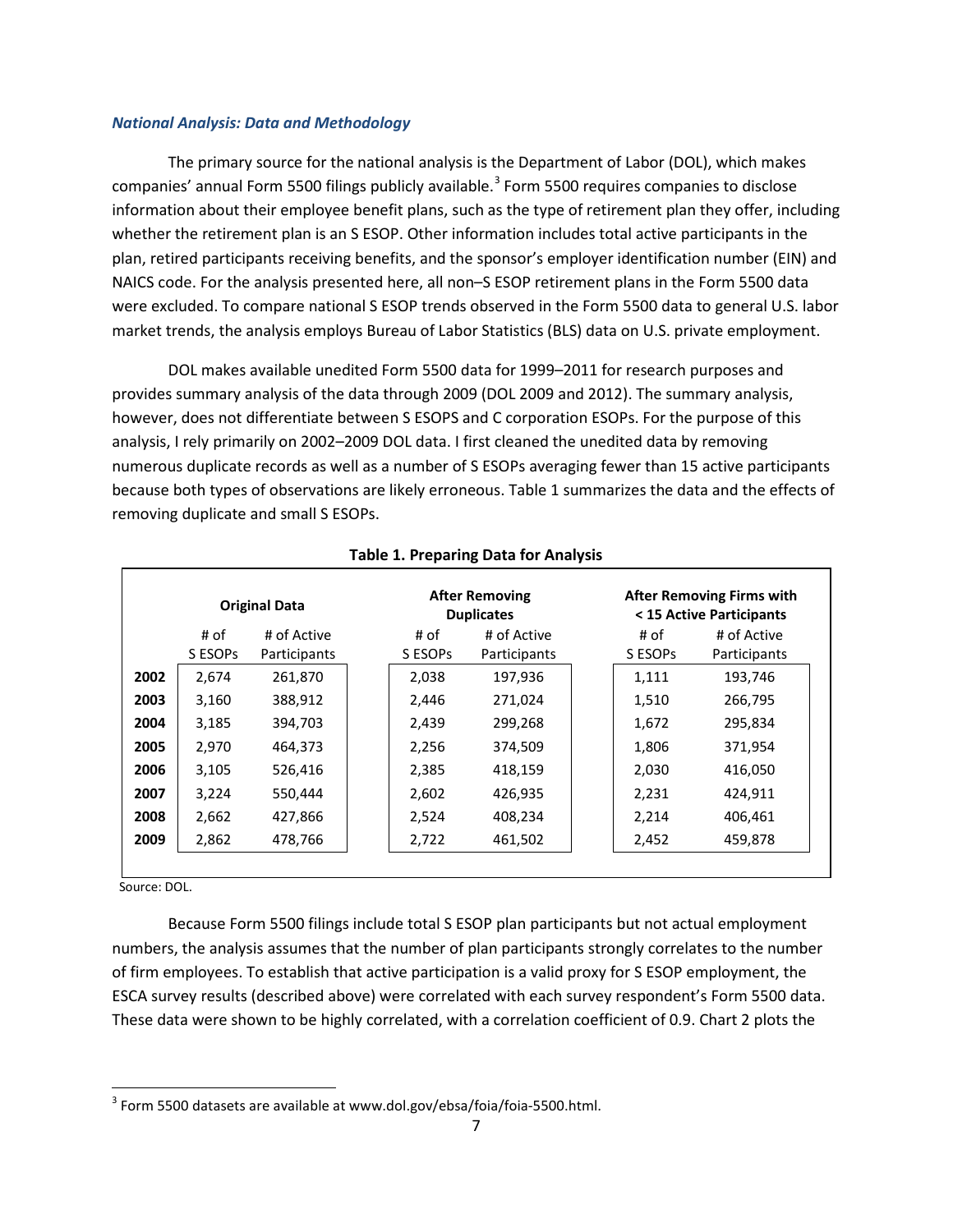correlation between employment and active plan participants for each of the 56 surveyed firms for each year of data, establishing active participation as a valid proxy for employment in S ESOP firms.



Source: DOL and ESCA member survey.

Chart 3 shows how closely ESCA member employment tracks with S ESOP active participants from those same firms' Form 5500 data. Given that all employees do not always participate in an ESOP, the employment levels are, on average, 40 percent greater than active participation levels.



Source: DOL and ESCA member survey.

After confirming the hypothesis that the number of active participants reported on Form 5500 filings could stand in for companies' employment levels, the Form 5500 datasets were compiled and, as described above, cleaned for errors and inconsistencies, such as duplicate entries for the same EIN in a given year, in preparation for the analysis.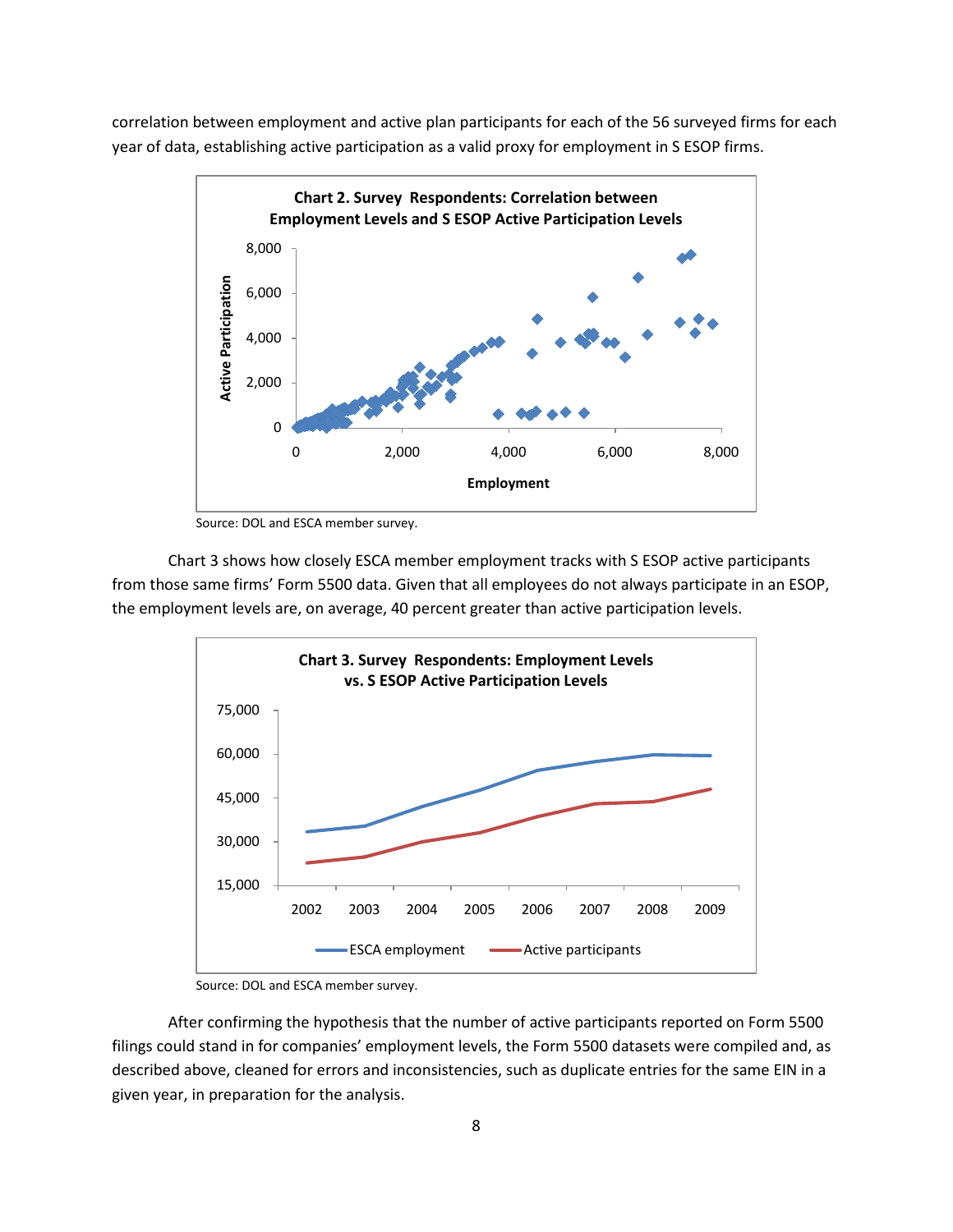## *National Analysis: Results*

The dataset comprising aggregate Form 5500 filings for S ESOPs from 2002 to 2009 offers a clear picture of the positive trends among S ESOP firms. As Chart 4 shows, the number of S ESOPs in existence has more than doubled since 2002. The steady rise was interrupted by the recession in 2007–2008 but resumed the following year. It should be noted that this chart and those that follow use a subset of DOL Form 5500 data with duplicate and other likely erroneous records removed, as described above. Therefore, these data are indexed to 2002 levels.



Source: DOL.

As would be expected with the rise in the number of S ESOPs, total active participation also more than doubled since 2002, as Chart 5 shows. The dip in active participants in 2007–2008 mirrors that in total S ESOPs in Chart 4.



9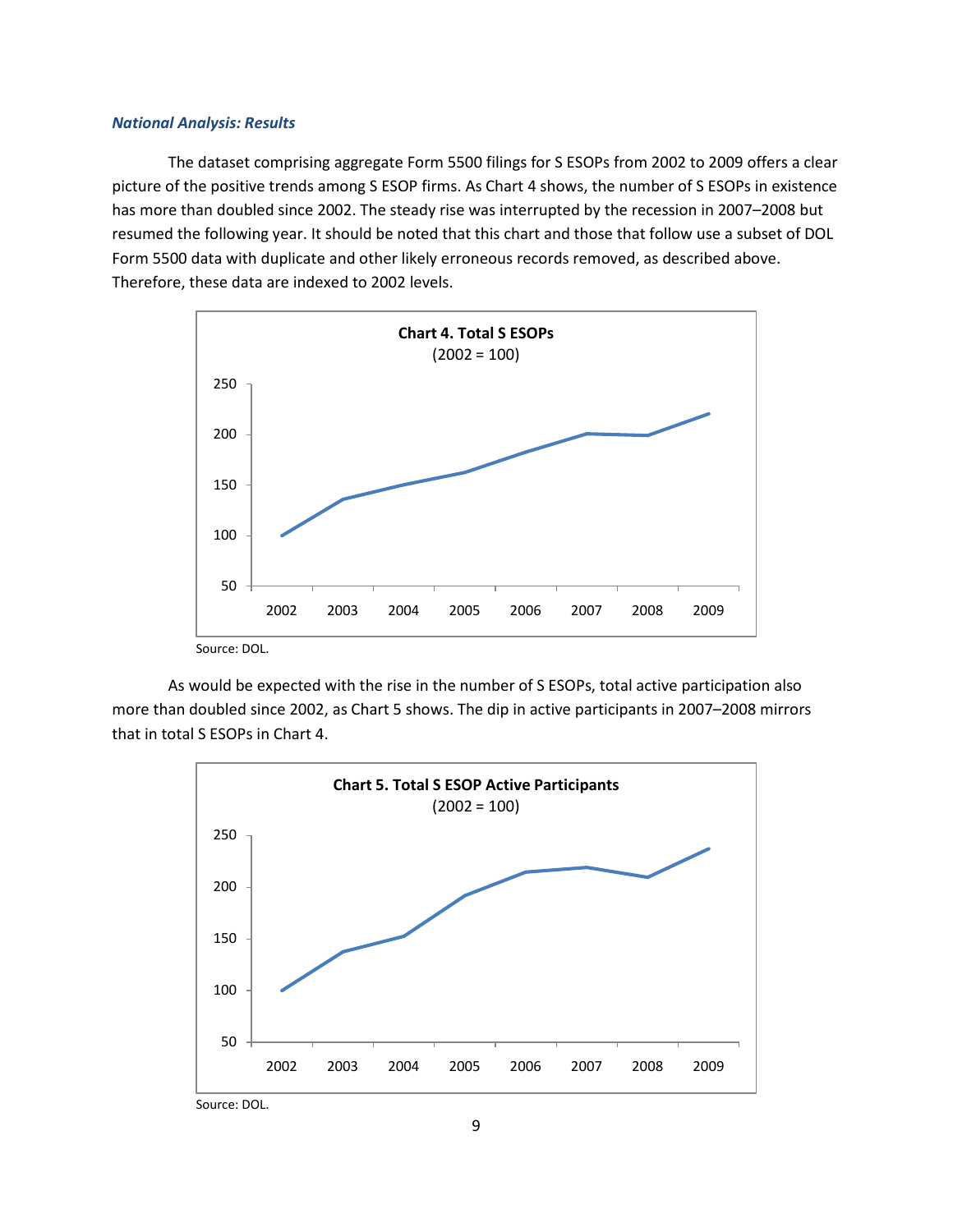Among a fixed set of companies—those that have existed since 2002—participation is also up. Compared to total private U.S. employment, this increase is substantial, as Chart 6 makes clear. In particular, in 2007, when the recession hit, private U.S. employment took a dramatic downward turn while active participants among this subset of S ESOPs actually increased slightly.



Source: DOL and BLS.

Because many S ESOPs are in the manufacturing industry, Chart 7 compares these S ESOPs' active participants with the total number of private manufacturing employees in the United States. Manufacturing employment in the United States has been trending downward for the last decade, but the S ESOP structure has buffered S ESOP manufacturing firms from experiencing the level of employment loss other U.S. manufacturing firms have suffered.



Source: DOL and BLS.

Note: S ESOPs are limited to those in existence 2002–2009.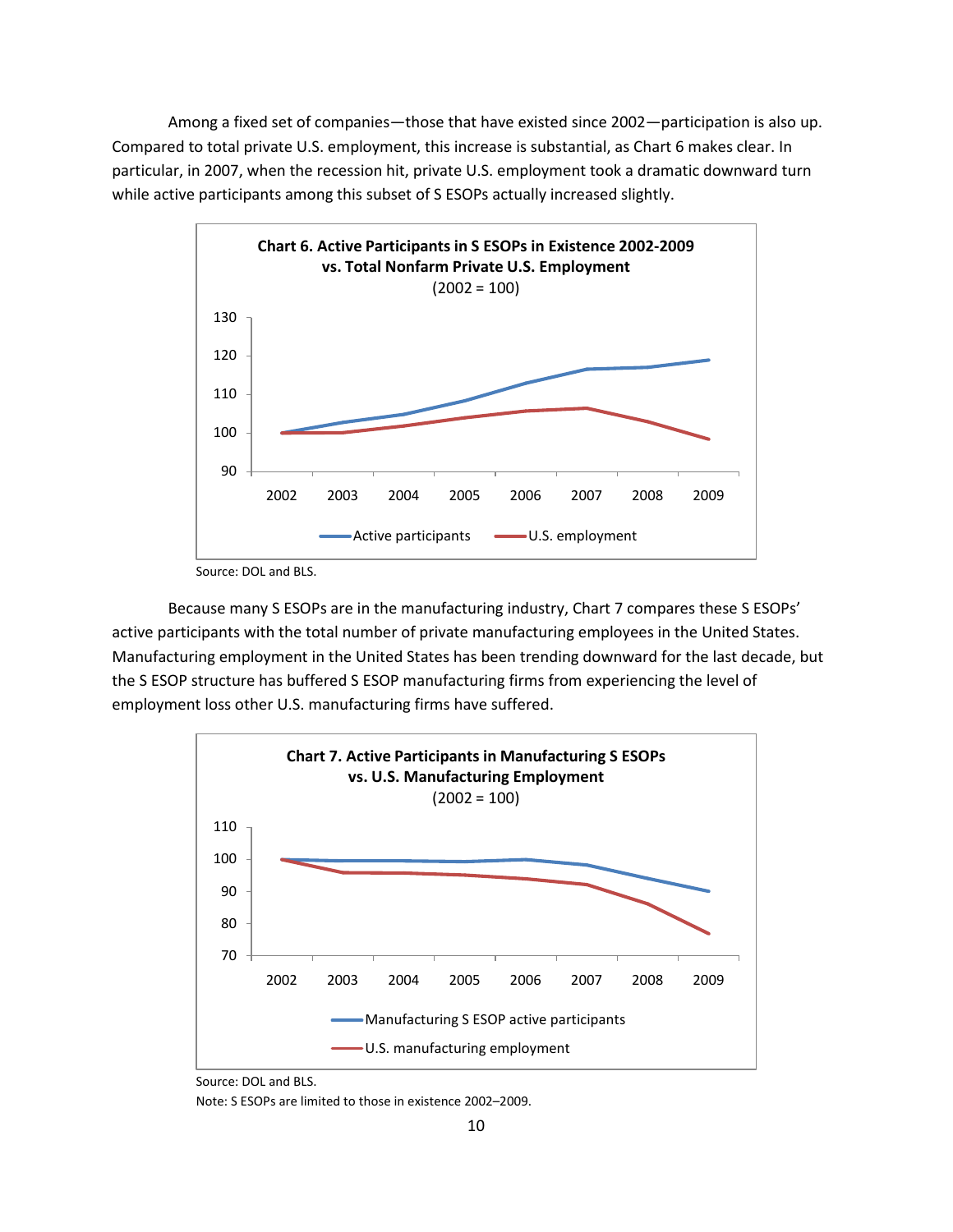# **Conclusion**

The performance of the U.S. labor market has been the subject of intense scrutiny since the recent recession. Furthermore, the deteriorating fiscal outlook, including trillion-dollar deficits and the approaching entitlement crisis, has brought the tax reform debate to the forefront. While policymakers have not reached a consensus on the appropriate level of taxation, there is an emerging consensus about the nature of a reformed tax code. This consensus envisions a tax reform whereby many, if not most, of the existing tax code preferences (formally called tax expenditures) are repealed, reformed, or curtailed. A broadened tax base would permit lawmakers to lower statutory tax rates, raise additional revenue, or both. The Simpson-Bowles Commission in 2010 invigorated political interest in this approach when it outlined reform proposals that could bring statutory rates down dramatically even while raising significantly more tax revenue.

Beyond deficit reduction, which was the focus of the Simpson-Bowles plan, tax reform holds the promise of economic growth. A broader tax base, achieved by limiting or eliminating preferential treatment in the tax code, would reduce distortions and create a more level playing field across the economy. However, not all tax preferences are undesirable because not all base-broadening promotes economic growth. The value of a tax preference must be assessed based on the positive economic returns of the activities or behavior the preference targets.

S ESOPs, for example, enjoy an important tax benefit. But S ESOPs are a proven way to cultivate employee loyalty, and worker commitment appears to enhance economic prosperity. In fact, as the analysis presented above indicates, S ESOPs have seen an increase in employment and active participants compared to the overall economy both when the economy was adding jobs and when it was in recession. These results strongly suggest that, in the context of the current tax reform debate that seeks to curtail existing tax expenditures in favor of lower statutory tax rates, policymakers should recognize the evidence in support of S ESOPs and their positive economic contribution.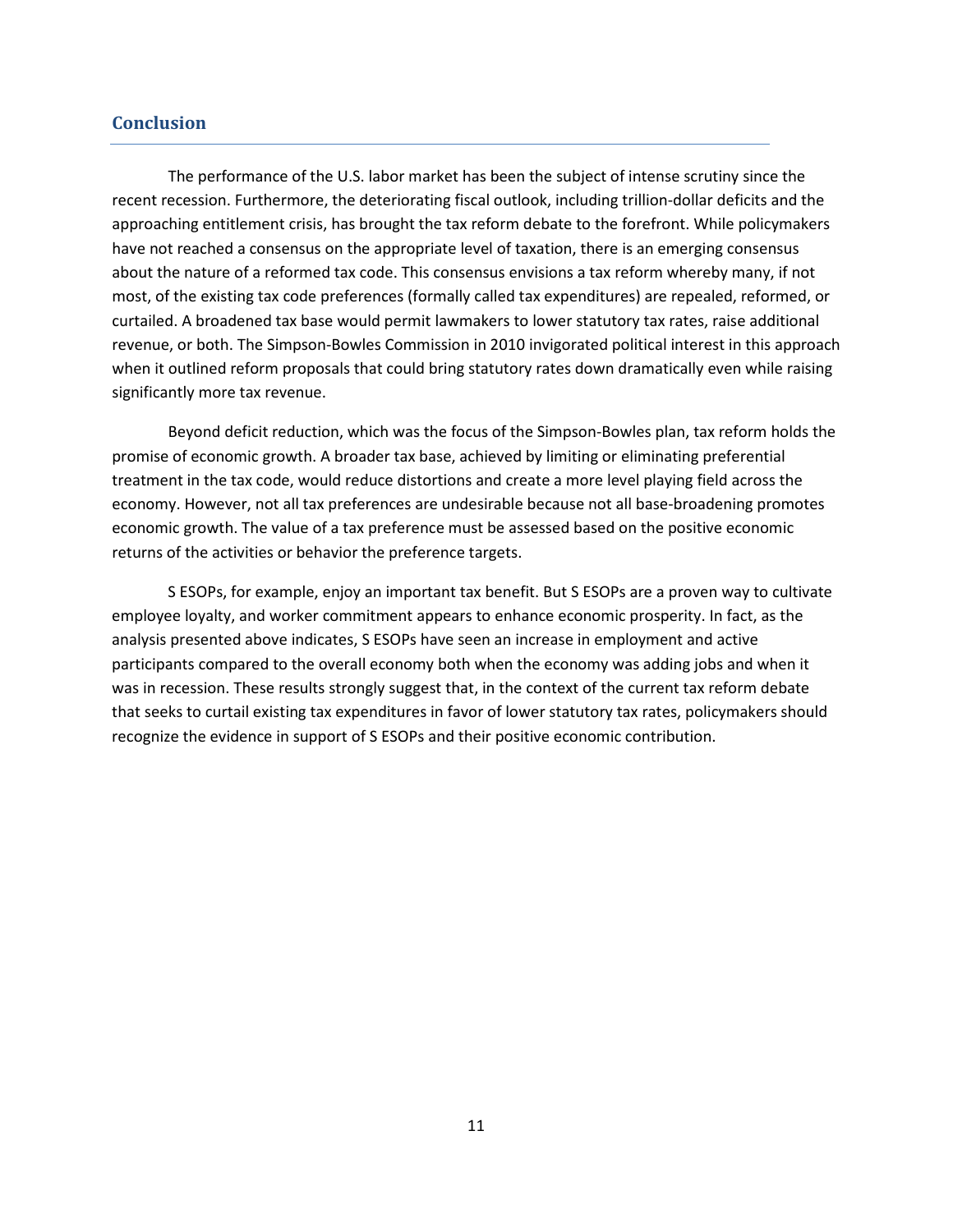## **References**

Akerlof, George A. and Rachel E. Kranton. 2005. "Identity and the Economics of Organizations." *Journal of Economic Perspectives* 19, no. 1 (Winter): 9–32.

Becker, Thomas E., Robert S. Billings, Daniel M. Eveleth, and Nicole L. Gilbert. 1996. "Foci and Bases of Employee Commitment: Implications for Job Performance." *The Academy of Management Journal* 39, no. 2 (April): 464–82.

Blair, Margaret, Douglas Kruse, and Joseph Blasi. 2000. "Is Employee Ownership an Unstable Form? Or a Stabilizing Force?" In *The New Relationship: Human Capital in the American Corporation*. Ed. Margaret Blair and Thomas Kochan (Washington, DC: The Brookings Institution Press).

Brill, Alex, and Alan D. Viard. 2011. "The Benefits and Limitations of Income Tax Reform." *AEI Tax Policy Outlook*, no. 2 (September). Available at www.aei.org/files/2011/09/27/TPO-Sept-2011.pdf.

Brown, Sarah, Jolian McHardy, Robert McNabb, and Karl Taylor. 2011. "Workplace Performance, Worker Commitment and Loyalty." Institute for the Study of Labor Discussion Paper, no. 5447 (January). Available at http://ftp.iza.org/dp5447.pdf.

Calmes, Jackie. 2012. "Obama Offers to Cut Corporate Tax Rate to 28%." *New York Times*. February 22.

Department of Labor (DOL). 2009. "Private Pension Plan Bulletin: Abstract of 2009 Form 5500 Annual Reports." Available at www.dol.gov/ebsa/PDF/2009pensionplanbulletin.PDF.

DOL. 2012. "Private Pension Plan Bulletin Historical Tables and Graphs." March. Available at www.dol.gov/ebsa/pdf/historicaltables.pdf.

Freeman, Steven F. 2007. "Effects of ESOP Adoption and Employee Ownership: Thirty Years of Research and Experience." University of Pennsylvania Organizational Dynamics Working Paper #07-01 (January). Available at http://repository.upenn.edu/od\_working\_papers/2.

Freeman, Steve, and Michael Knoll. 2008. "S Corp ESOP Legislation Benefits and Costs: Public Policy and Tax Analysis." University of Pennsylvania Center for Organizational Dynamics, Working Paper #08-07. July 29.

Green, Francis. 2008. "Leeway for the Loyal: A Model of Employee Discretion." *British Journal of Industrial Relations* 46, no. 1 (March): 1–32.

Ivanov, Stoyu I. and Janis K. Zaima. 2011. "Analysis of the Effects of ESOP Adoption on the Company Cost of Capital." *Managerial Finance* 37, no. 2: 173–88.

Koys, Daniel J. 2001. "The Effects of Employee Satisfaction, Organizational Citizenship Behavior, and Turnover on Organizational Effectiveness: A Unit-Level, Longitudinal Study." *Personnel Psychology* 54, no. 1 (Spring): 101–114.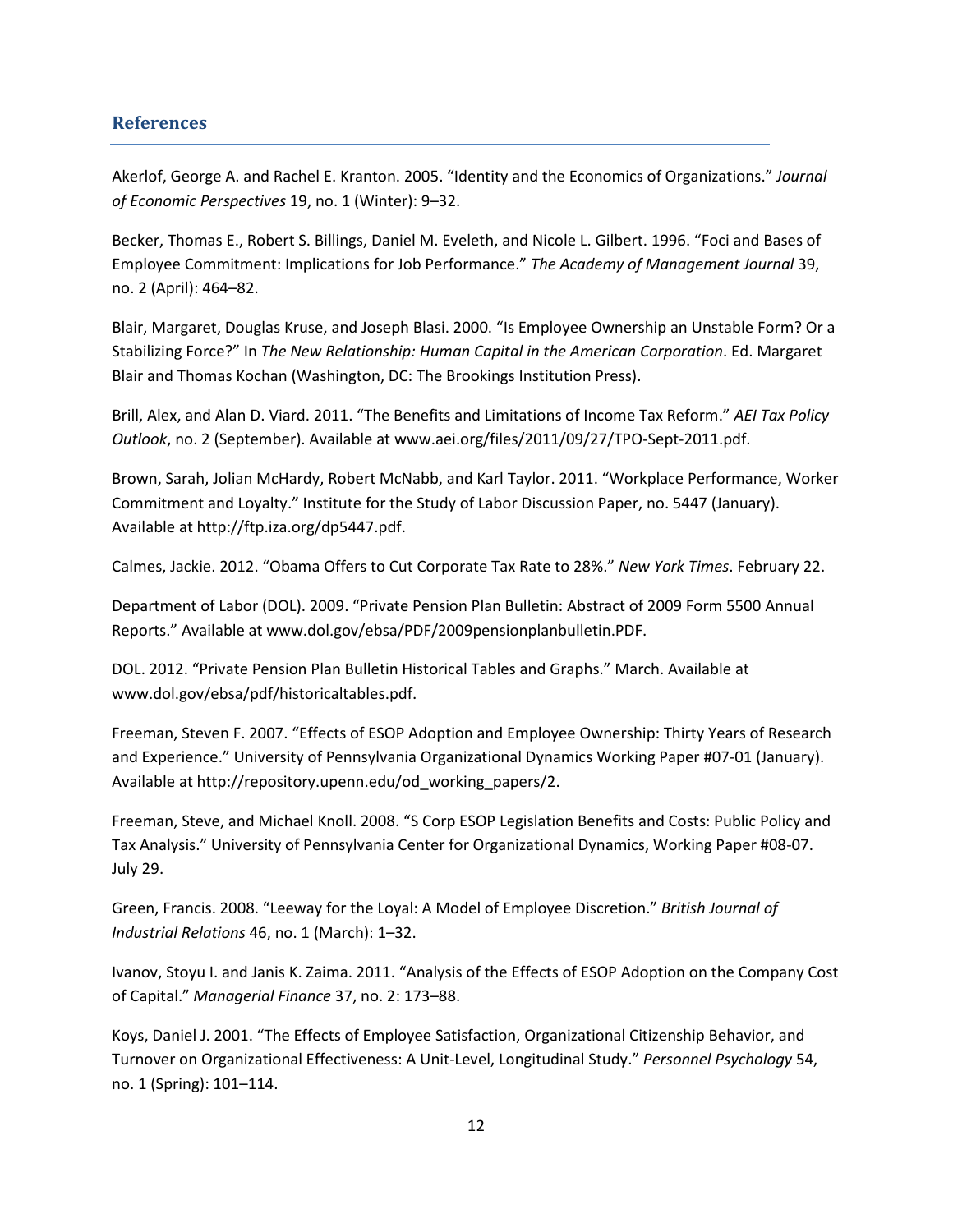Kruse, Douglas. 2002. "Research Evidence on Prevalence and Effects of Employee Ownership." Testimony before the Subcommittee on Employer-Employee Relations, Committee on Education and the Workforce, U.S. House of Representatives (February 1). Available at www.esop.com/pdf/esopHistoryAndResearch/researchEvidence.pdf.

Mathieu, John E. and Dennis M. Zajac. 1990. "A Review and Meta-Analysis of the Antecedents, Correlates, and Consequences of Organizational Commitment." *Psychological Bulletin* 108, no. 2 (September): 171–94.

Meyer, John P., David J. Stanley, Lynne Herscovitch, and Laryssa Topolnytsky. 2002. "Affective, Continuance, and Normative Commitment to the Organization: A Meta-analysis of Antecedents, Correlates, and Consequences." *Journal of Vocational Behavior* 61: 20–52.

National Center for Employee Ownership (NCEO). 2012a. "How an Employee Stock Ownership Plan (ESOP) Works." Available at www.nceo.org/articles/esop-employee-stock-ownership-plan.

NCEO. 2012b. "Research on Employee Ownership, Corporate Performance, and Employee Compensation." Available at www.nceo.org/articles/research-employee-ownership-corporateperformance.

Park, Rhokeun, Douglas Kruse, and James Sesil. 2004. "Does Employee Ownership Enhance Firm Survival?" In *Employee Participation, Firm Performance and Survival, Advances in the Economic Analysis of Participatory and Labor-Managed Firms, Volume 8*. Ed. Virginie Pérotin and Andrew Robinson (Oxford: Elsevier).

Pierce, Jon L., Tatiana Kostova, and Kurt T. Dirks. 2001. "Toward a Theory of Psychological Ownership in Organizations." *The Academy of Management Review* 26, no. 2 (April): 298–310.

Smith, Donna. 2012. "In Republicans' Push for Tax Overhaul, Popular Deductions on the Block." Reuters. May 14.

Swagel, Phillip, and Robert Carroll. 2010. "Performance of S-ESOP Firms in the Recession." March 23.